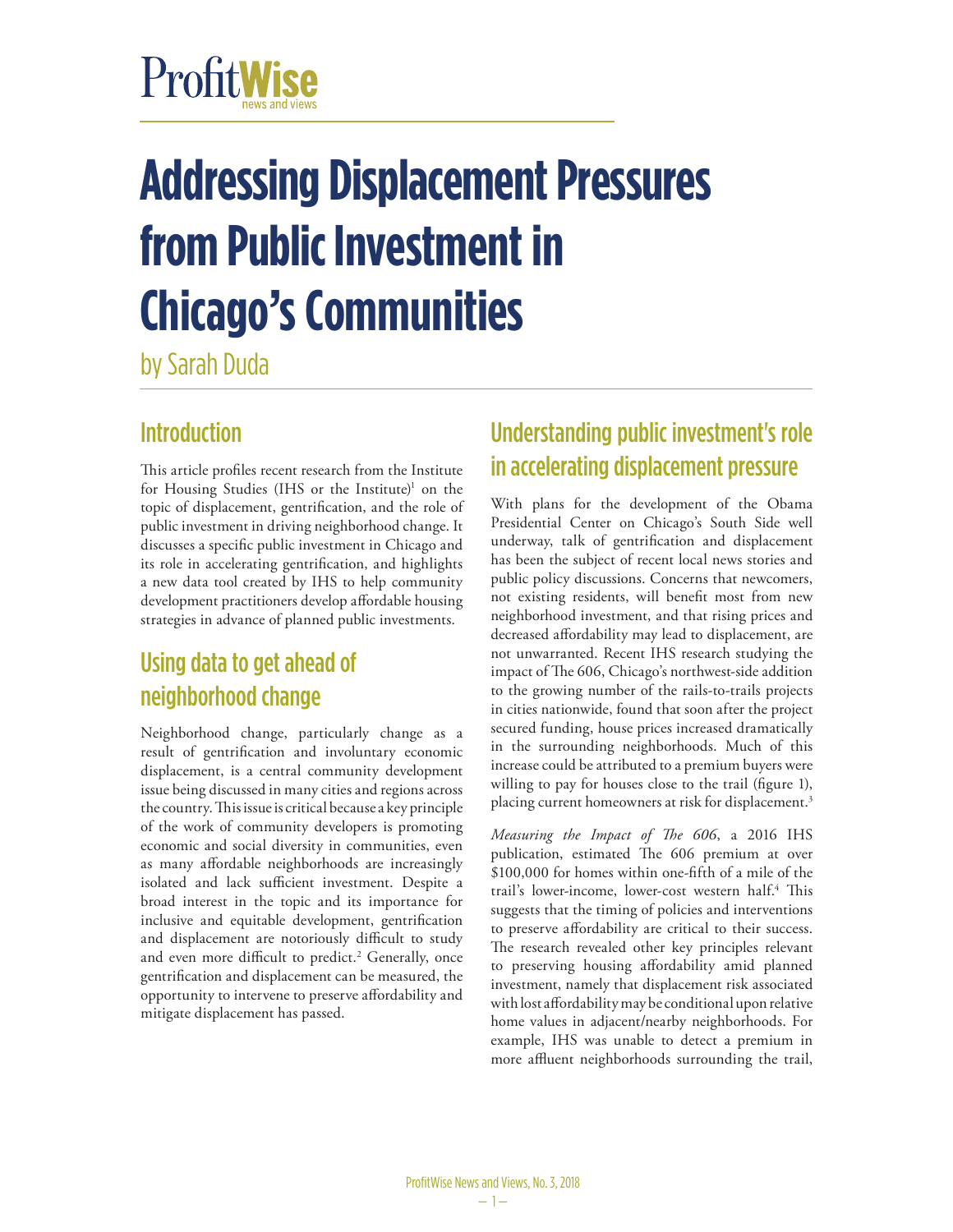#### Figure 1. Estimated impact of The 606 on 2015 median single family prices, 606 West and 606 East



Source: IHS Data Clearinghouse.

supporting existing research suggesting that when it comes to the impact of investment on house prices, neighborhood conditions matter.<sup>5</sup>

#### Mapping displacement pressure citywide

In order to operationalize the lessons learned from *Measuring the Impact of The 606* and facilitate more inclusive and equitable development through proactive policymaking to preserve affordable housing, the Institute recently released *Mapping Displacement Pressure in Chicago*. 6 The goal of the project is to create a leading indicator for displacement risk by constructing a framework to understand the intersection of 1) resident vulnerability to displacement in a rising cost environment and 2) housing market conditions associated with changing levels of affordability. Simply put, to identify places where people are vulnerable to displacement when housing costs go up and where prices are on the rise.

IHS approached the project by first constructing two separate data layers, one focused on the housing market and the second on the current demographic, socioeconomic, and housing stock composition of Chicago neighborhoods. Using geospatial techniques and the Institute's unique data on property sales, IHS first created a typology of city neighborhoods based on current property values (high-cost, moderatecost, or lower-cost) and recent change in house prices (declining, stable, rising, or significantly rising).7 The second component of the analysis used clustering techniques to segment the city of Chicago into six separate neighborhood types based on characteristics of the housing stock, as well as socioeconomic and demographic factors linked to heightened displacement risk. These factors include neighborhoods with high numbers of seniors, renters, households with lower incomes and/or already high housing cost-burden, as well as populations who often lack stable housing situations and/or have limited housing choice.<sup>8</sup>

IHS used these two analyses to 1) identify neighborhoods with rising costs where the underlying population is vulnerable to displacement and, from this group of neighborhoods, 2) create a typology of displacement pressure based on current housing costs in the market. The resulting analysis showed that many vulnerable communities in Chicago have some degree of displacement pressure due to rising costs, but that these conditions vary. IHS identified three displacement-risk types based on the current level of affordability:

- **• High risk of displacement** (high-cost markets) – Due to the mix of vulnerable populations and high and rising housing costs, affordability pressure is substantial in these neighborhoods and displacement is likely already occurring.
- **• Moderate risk of displacement** (moderate-cost markets) – In these neighborhoods, cost-burden is likely high due to low incomes and not yet exacerbated by high housing costs. However, values are rising, and areas near high-cost markets, amenities like transit improvement projects, or large-scale new development may be at risk of heightened demand from investors targeting new high-income households, which may push values beyond current affordable prices.
- **• Lower risk of displacement** (lower-cost markets) – In these areas, values are too low to signal displacement from rising cost and rising prices are a positive trend. Long-term disinvestment is likely a more critical concern impacting patterns of neighborhood change, such as population decline.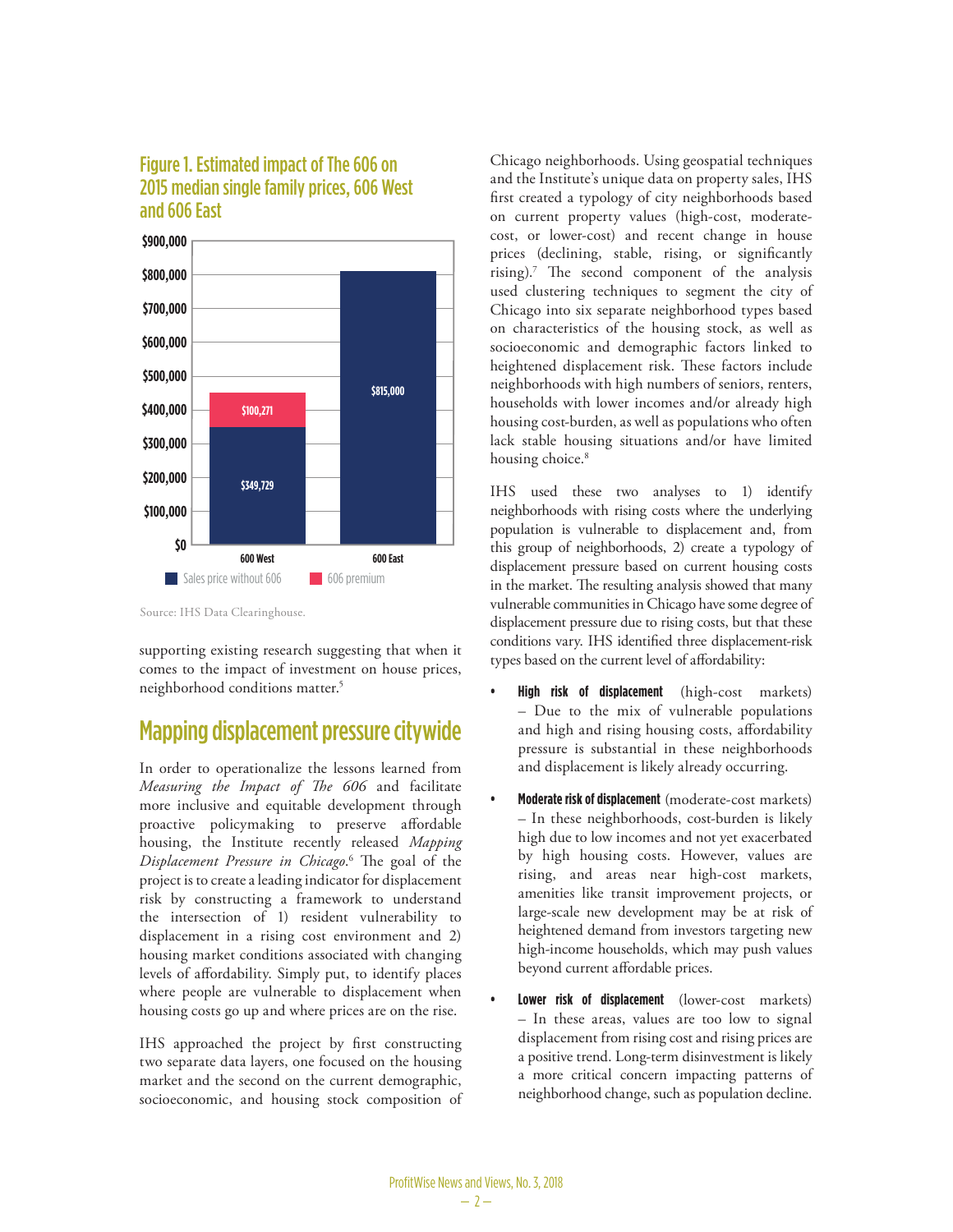

#### Figure 2. Vulnerable city of Chicago submarkets with rising sale values, 2016

Sources: Chicago, IL: Institute for Housing Studies at DePaul University, 2017, "Mapping Displacement Pressure in Chicago."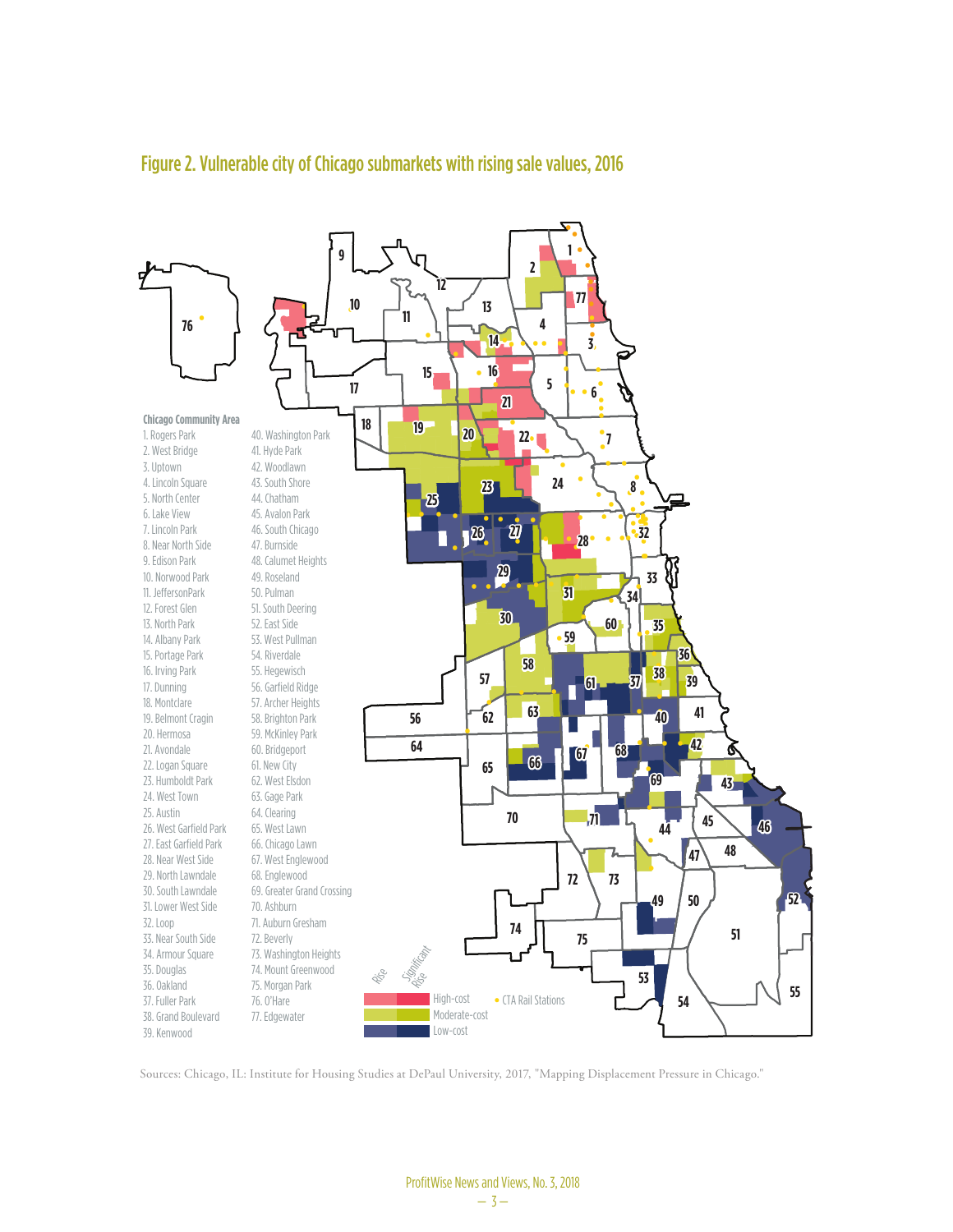Figure 2 maps neighborhoods in the city of Chicago with different types of displacement pressure based on our analysis. The map shows that the majority of communities with vulnerable populations and rising costs are situated on the south and west sides of the city where displacement risk is currently minimal due to low values. These lower-cost neighborhoods have seen recent market movement, but still require significant investment and long-term strategies to rebuild housing demand before displacement due to rising costs becomes an issue. Areas with moderate costs, vulnerable populations, and rising values include a diverse set of neighborhoods on the far northwest side and in the central city. For neighborhoods close to amenities like transit (as indicated by the rail stations on the map) or close proximity to strong real estate markets, costs could shift and risk for displacement for vulnerable populations is therefore moderate.

Despite representing the smallest group of communities vulnerable to displacement, neighborhoods with high costs are of most immediate concern. These areas are likely undergoing active gentrification pressures and are highly clustered on the north and northwest sides of the city. Among this group is a small sliver of a neighborhood on the northwest side that was last ranked as affordable in 2012, but is now among the most expensive markets in the city – the vulnerable communities along The 606.

## Using this lens to inform proactive policy for inclusive development

In Chicago and cities across the country, a number of place-based efforts are currently underway with wideranging goals to improve public health outcomes, mitigate the effects of climate change, reduce racial inequities, and raise the quality of life for residents of low- and moderate-income neighborhoods. For these types of place-based investments and strategies to be successful, proactive affordable housing planning is essential to ensure vulnerable residents are not displaced before they can benefit.<sup>9</sup>

The development of a lens through which practitioners and policymakers can assess conditions and needs at the neighborhood level is critical to preserving affordability and mitigating displacement. Each of these displacement risk

types have different neighborhood-level drivers of demand, current conditions, and ultimately different policy interventions aimed at preserving housing affordability. For example, strategies in high-cost markets are limited but can take advantage of market demand to build new units, even as market-rate affordable units disappear. Where costs are currently more affordable, robust policy interventions to preserve affordability can be developed in tandem with planned investment and can even be aligned with broader strategies such as building wealth through homeownership for some moderate-income households. As part of its release, IHS developed a set of fact sheets to help frame policy interventions with the needs and realities of these three market types.<sup>10</sup>

To provide a mechanism for practitioners to more broadly apply the analysis to understand conditions around future and planned investment projects and a data-informed starting point for developing neighborhood-level housing policy strategies that preserve affordability, IHS also built an interactive mapping tool.<sup>11</sup> The tool allows stakeholders to explore displacement risk conditions across the city and the full context of market conditions and vulnerability for neighborhoods surrounding The 606 and upcoming projects including Chicago's second rails-to-trails project El Paseo and the Obama Presidential Center. IHS is also currently working with community-based organizations and policymakers to apply this analysis to identify displacement risks around ongoing community development strategies in the city, such as environmental improvements along the Chicago River, infill development around underutilized transit stations, and targeted public health initiatives.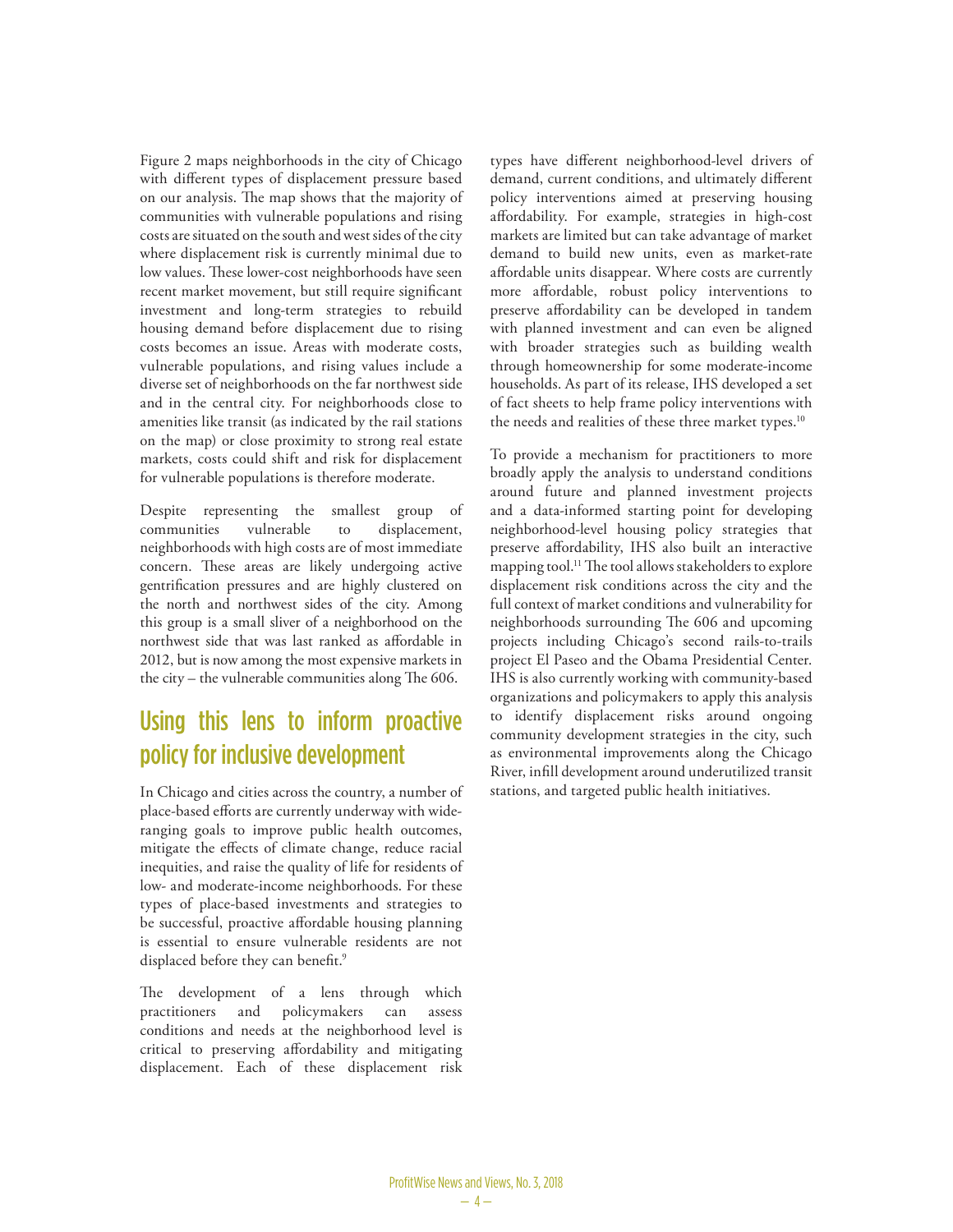# **Notes**

- 1. IHS is an applied research center based at DePaul University in Chicago that produces research and data tools to inform housing and community development policy decisions and discussions in the Chicago region and nationally. See www. housingstudies.org.
- 2. Zuk, Miriam et al., 2015, "Gentrification, Displacement and the Role of Public Investment: A Literature Review," Federal Reserve Bank of San Francisco, working papers, August 24, available at https://www.frbsf.org/community-development/ publications/working-papers/2015/august/gentrification-displacement-role-ofpublic-investment.
- 3. Institute for Housing Studies at DePaul University, 2016, "Urban Trails as Urban Planning," October 19, available at https://www.housingstudies.org/news/blog/ urban-trails-urban-planning.
- 4. Institute for Housing Studies at DePaul University, 2016, "Measuring the Impact of The 606," November 1, available at https://www.housingstudies.org/researchpublications/publications/measuring-impact-606.
- 5. Heckert, Megan et al., 2012, "The Economic Impact of Greening Urban Vacant Land: A Spatial Difference-In-Differences Analysis," *Sage Journals*, January 1, available at http://journals.sagepub.com/doi/abs/10.1068/a4595.
- 6. Institute for Housing Studies at DePaul University, 2017, "Mapping Displacement Pressure in Chicago," December, available at https://www.housingstudies.org/ media/filer\_public/2017/12/18/ihs\_mapping\_displacement\_pressure\_in\_ chicago\_technical\_2017.pdf.
- 7. IHS Data Clearinghouse, available at https://www.housingstudies.org/data/aboutdata-clearinghouse.
- 8. Bates, Lisa K., 2013, "Gentrification and Displacement Study: Implementing an equitable inclusive development strategy in the context of gentrification," City of Portland Bureau of Planning and Sustainability, available at https://www. portlandoregon.gov/bps/article/454027.
- 9. Immergluck, Dan, 2017, "Sustainable for Whom? Large-Scale Sustainable Urban Development Projects and 'Environmental Gentrification,'" September 1, available at https://shelterforce.org/2017/09/01/sustainable-large-scale-sustainable-urbandevelopment-projects-environmental-gentrification.
- 10. IHS Preserving Affordability Fact Sheets, available at https://www.housingstudies. org/media/filer\_public/2017/12/21/ihs\_mapping\_displacement\_pressure\_in\_ chicago\_fact\_sheet\_2017.pdf.
- 11. Mapping Displacement Pressure in Chicago, available at https://displacement-risk. housingstudies.org.

#### **Biography**

**Sarah Duda** is deputy director at the Institute for Housing Studies at DePaul University.